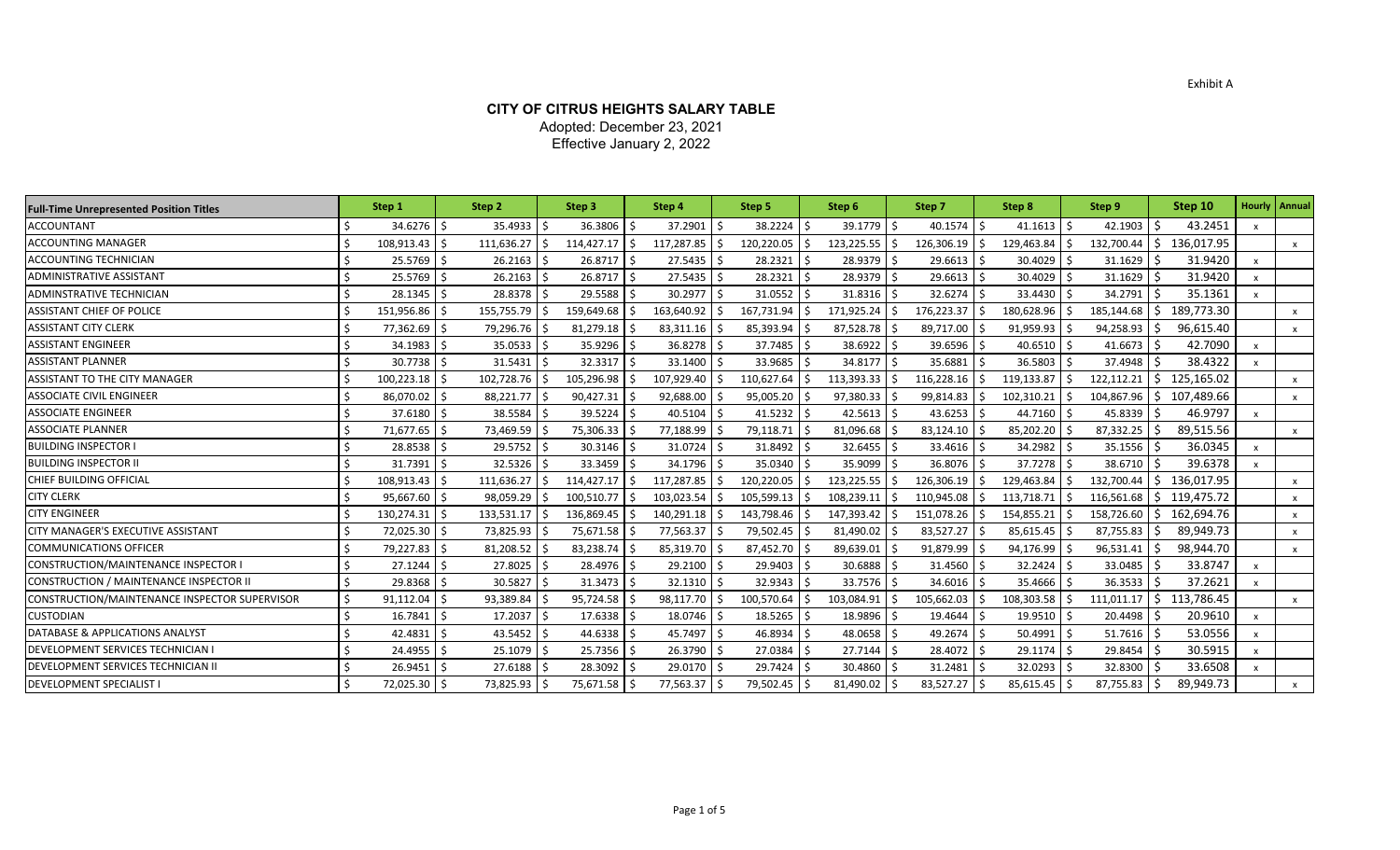| <b>Full-Time Unrepresented Position Titles</b>   |         | Step 1         |      | Step 2     |     | Step 3     |      | Step 4          |      | Step 5       |      | Step 6       |    | Step 7     |     | Step 8     | Step 9     | Step 10                                |                           | <b>Hourly   Annual</b>    |
|--------------------------------------------------|---------|----------------|------|------------|-----|------------|------|-----------------|------|--------------|------|--------------|----|------------|-----|------------|------------|----------------------------------------|---------------------------|---------------------------|
| DEVELOPMENT SPECIALIST II                        |         | 79,227.83      | l ś  | 81,208.52  |     | 83,238.74  |      | 85,319.70       |      | 87,452.70    |      | 89,639.01    |    | 91,879.99  |     | 94,176.99  | 96,531.41  | 98,944.70<br>-S                        |                           | $\boldsymbol{\mathsf{x}}$ |
| ECONOMIC DEVELOPMENT & COMMUNICATIONS MANAGER    | Ś.      | 102,624.41     | I \$ | 105,190.02 | -Ś  | 107,819.77 | -Ś   | $110,515.26$ \$ |      | 113,278.14   | l \$ | 116,110.10   | Ŝ. | 119,012.85 |     | 121,988.17 | 125,037.87 | Ŝ.<br>128,163.82                       |                           | $\mathsf{x}$              |
| <b>ENGINEERING AIDE</b>                          | -\$     | $22.8316$ \$   |      | 23.4024    |     | 23.9875    |      | 24.5872         |      | 25.2019      |      | 25.8319      |    | 26.4777    |     | 27.1397    | 27.8181    | 28.5136<br>-S                          | $\mathsf{x}$              |                           |
| <b>ENGINEERING TECHNICIAN I</b>                  | Ŝ.      | $25.1148$ \$   |      | 25.7427    | -Ś  | 26.3863    | l S  | 27.0459 \$      |      | $27.7221$ \$ |      | 28.4151      |    | 29.1255    |     | 29.8537    | 30.6000    | 31.3650                                | $\mathsf{x}$              |                           |
| ENGINEERING TECHNICIAN II                        | -Ś      | 27.6263        | I \$ | 28.3170    | -Ś  | 29.0249    |      | 29.7505 \$      |      | 30.4943      |      | $31.2567$ \$ |    | 32.0381    |     | 32.8390    | 33.6600    | 34.5015                                | $\boldsymbol{\mathsf{x}}$ |                           |
| EVENT & COMMUNITY CENTER TECHNICIAN              | Ŝ.      | 23.1751        |      | 23.7545    | -Ś  | 24.3483    |      | 24.9570         |      | 25.5810      |      | 26.2205      |    | 26.8760    |     | 27.5479    | 28.2366    | 28.9425                                | $\boldsymbol{\mathsf{x}}$ |                           |
| <b>EXECUTIVE ASSISTANT</b>                       | -Ś      | $30.9478$ S    |      | 31.7214    |     | 32.5145    |      | 33.3273 \$      |      | $34.1605$ S  |      | 35.0145      |    | 35.8899    |     | 36.7872    | 37.7068    | 38.6495                                | $\boldsymbol{\mathsf{x}}$ |                           |
| <b>FACILITY AND GROUNDS MANAGER</b>              | ς.      | 108,913.43     | I \$ | 111,636.27 | Ŝ.  | 114,427.17 |      | 117,287.85      |      | 120,220.05   |      | 123,225.55   |    | 126,306.19 |     | 129,463.84 | 132,700.44 | 136,017.95<br>S.                       |                           | $\boldsymbol{\mathsf{x}}$ |
| <b>FACILITY AND GROUNDS SUPERVISOR</b>           | $\zeta$ | 91,112.04      | l ś  | 93,389.84  |     | 95,724.58  |      | 98,117.70       |      | 100,570.64   |      | 103,084.91   |    | 105,662.03 |     | 108,303.58 | 111,011.17 | Ŝ.<br>113,786.45                       |                           | $\boldsymbol{\mathsf{x}}$ |
| <b>FINANCE MANAGER</b>                           | Ŝ.      | 108,913.43     | l S  | 111,636.27 | S   | 114,427.17 |      | 117,287.85      |      | 120,220.05   |      | 123,225.55   |    | 126,306.19 |     | 129,463.84 | 132,700.44 | $\overline{\phantom{0}}$<br>136,017.95 |                           | $\mathsf{x}$              |
| FINANCIAL ASSISTANT II                           | -\$     | $19.9738$ \$   |      | 20.4732    | -Ś  | 20.9850    |      | 21.5097         |      | 22.0474      |      | 22.5986      |    | 23.1635    |     | 23.7426    | 24.3362    | 24.9446<br>-S                          | $\pmb{\chi}$              |                           |
| FLEET TECHNICIAN                                 | $\zeta$ | 25.3660 \$     |      | 26.0002    | -Ś  | 26.6502    | l S  | $27.3164$ \$    |      | 27.9994      |      | 28.6993      |    | 29.4168    |     | 30.1522    | 30.9060    | 31.6787                                | $\boldsymbol{\mathsf{x}}$ |                           |
| <b>GRANTS &amp; HOUSING PROGRAM TECHNICIAN I</b> | Ŝ.      | $24.4955$ \$   |      | 25.1079    | ۱Ś  | 25.7356    | l \$ | 26.3790 \$      |      | 27.0384      |      | 27.7144 \$   |    | 28.4072    |     | 29.1174    | 29.8454    | 30.5915                                | $\boldsymbol{\mathsf{x}}$ |                           |
| GRANTS & HOUSING PROGRAM TECHNICIAN II           | Ŝ.      | 26.9451 \$     |      | 27.6188    |     | 28.3092    |      | 29.0170         |      | 29.7424      |      | 30.4860      |    | 31.2481    |     | 32.0293    | 32.8300    | 33.6508                                | $\boldsymbol{\mathsf{x}}$ |                           |
| HOUSING & HUMAN SERVICES PROGRAM COORDINATOR     | -\$     | $91,112.04$ \$ |      | 93,389.84  |     | 95,724.58  |      | 98,117.70       |      | 100,570.64   |      | 103,084.91   |    | 105,662.03 |     | 108,303.58 | 111,011.17 | $5$ 113,786.45                         |                           | $\mathsf{x}$              |
| <b>HOUSING PLANNER</b>                           | Ŝ.      | 70,410.25      | l \$ | 72,170.51  | -Ś  | 73,974.77  |      | 75,824.14 \$    |      | 77,719.75    |      | 79,662.74    |    | 81,654.31  |     | 83,695.67  | 85,788.06  | 87,932.76                              |                           | $\mathsf{x}$              |
| HUMAN RESOURCES TECHNICIAN                       | Ŝ.      | 30.9478        | I \$ | 31.7214    |     | 32.5145    |      | 33.3273         |      | 34.1605      |      | 35.0145      |    | 35.8899    |     | 36.7872    | 37.7068    | 38.6495                                | $\mathsf{x}$              |                           |
| HUMAN RESOURCES ANALYST I                        | $\zeta$ | 72,025.30      |      | 73,825.93  |     | 75,671.58  |      | 77,563.37       |      | 79,502.45    |      | 81,490.02    |    | 83,527.27  |     | 85,615.45  | 87,755.83  | 89,949.73                              |                           | $\boldsymbol{\mathsf{x}}$ |
| HUMAN RESOURCES ANALYST II                       | Ŝ.      | 79,227.83      | l S  | 81,208.52  | -S  | 83,238.74  |      | 85,319.70       |      | 87,452.70    |      | 89,639.01    |    | 91,879.99  |     | 94,176.99  | 96,531.41  | 98,944.70<br>-S                        |                           | $\boldsymbol{\mathsf{x}}$ |
| HUMAN RESOURCES ASSOCIATE                        | $\zeta$ | 25.5769        |      | 26.2163    |     | 26.8717    |      | 27.5435         |      | 28.2321      |      | 28.9379      |    | 29.6613    |     | 30.4029    | 31.1629    | 31.9420                                | $\boldsymbol{\mathsf{x}}$ |                           |
| HUMAN RESOURCES MANAGER                          | -Ś      | 114,451.63     | l ś  | 117,312.92 | .\$ | 120,245.74 | -Ś   | 123,251.89      |      | 126,333.18   |      | 129,491.51   | Š. | 132,728.80 |     | 136,047.02 | 139,448.20 | 142,934.40<br>S.                       |                           | $\boldsymbol{\mathsf{x}}$ |
| INFORMATION TECHNOLOGY SUPPORT SPECIALIST        | -Ś      | 35.2863        |      | 36.1685    | -S  | 37.0727    |      | 37.9995         |      | 38.9495      |      | 39.9233      |    | 40.9213    |     | 41.9444    | 42.9930    | 44.0678                                | $\boldsymbol{\mathsf{x}}$ |                           |
| INFORMATION TECHNOLOGY ANALYST I                 | Ś.      | 33.5835        |      | 34.4231    | .\$ | 35.2837    |      | 36.1658         |      | 37.0699      |      | 37.9967      |    | 38.9466    |     | 39.9202    | 40.9182    | 41.9412                                | $\boldsymbol{\mathsf{x}}$ |                           |
| <b>INFORMATION TECHNOLOGY ANALYST II</b>         | $\zeta$ | 36.9418        |      | 37.8654    |     | 38.8120    |      | 39.7823 \$      |      | 40.7769      |      | 41.7963      |    | 42.8412    |     | 43.9122    | 45.0100    | 46.1353                                | $\mathsf{x}$              |                           |
| <b>INFORMATION TECHNOLOGY MANAGER</b>            | Ŝ.      | 114,451.63     |      | 117,312.92 | .S  | 120,245.74 | .S   | 123,251.89      | -S   | 126,333.18   |      | 129,491.51   | Ŝ  | 132,728.80 |     | 136,047.02 | 139,448.20 | 142,934.40<br>\$                       |                           | $\mathsf{x}$              |
| INFORMATION TECHNOLOGY TECHNICIAN                | $\zeta$ | 29.2228        |      | 29.9534    |     | 30.7022    |      | 31.4698         |      | 32.2565      |      | 33.0629      |    | 33.8895    |     | 34.7368    | 35.6052    | 36.4953                                | $\boldsymbol{\mathsf{x}}$ |                           |
| JUNIOR ENGINEERING AIDE                          | -Ś      | 16.3084        | I S  | 16.7161    | -S  | 17.1340    | l S  | $17.5623$ \$    |      | 18.0014      |      | $18.4514$ \$ |    | 18.9127    | l S | 19.3855    | 19.8701    | 20.3669<br>-S                          | $\boldsymbol{\mathsf{x}}$ |                           |
| <b>JUNIOR PLANNER</b>                            | Ŝ.      | 29.3084        | l ś  | 30.0411    | -Ś  | 30.7922    | l Ś  | 31.5620         | I \$ | 32.3510      |      | 33.1598      |    | 33.9888    |     | 34.8385    | 35.7095    | 36.6022                                | $\boldsymbol{\mathsf{x}}$ |                           |
| <b>MAINTENANCE WORKER I</b>                      | Ś.      | 20.0521        | l ś  | 20.5534    | -Ś  | 21.0672    | - S  | 21.5939 \$      |      | $22.1337$ \$ |      | 22.6871      | Ŝ. | 23.2543    |     | 23.8356    | 24.4315    | 25.0423                                | $\boldsymbol{\mathsf{x}}$ |                           |
| <b>MAINTENANCE WORKER II</b>                     | Ś.      | $22.0573$ \$   |      | 22.6087    | -Ś  | 23.1739    |      | $23.7533$ \$    |      | 24.3471 \$   |      | 24.9558 \$   |    | 25.5797    |     | 26.2192    | 26.8746    | 27.5465                                | $\boldsymbol{\mathsf{x}}$ |                           |
| <b>MANAGEMENT AIDE</b>                           | Ŝ.      | 17.4969        | I \$ | 17.9343    | -Ś  | 18.3827    |      | 18.8422 \$      |      | 19.3133      |      | 19.7961 \$   |    | 20.2910    |     | 20.7983    | 21.3182    | 21.8512                                | $\boldsymbol{\mathsf{x}}$ |                           |
| MANAGEMENT ANALYST I                             | $\zeta$ | 72,025.30 \$   |      | 73,825.93  |     | 75,671.58  |      | 77,563.37 \$    |      | 79,502.45    |      | 81,490.02    |    | 83,527.27  |     | 85,615.45  | 87,755.83  | 89,949.73                              |                           | $\mathsf{x}$              |
| <b>MANAGEMENT ANALYST II</b>                     | Ŝ.      | 79,227.83      |      | 81,208.52  |     | 83,238.74  |      | 85,319.70       |      | 87,452.70    |      | 89,639.01    |    | 91,879.99  |     | 94,176.99  | 96,531.41  | 98,944.70                              |                           | $\mathsf{x}$              |
| <b>OFFICE ASSISTANT</b>                          | -Ś      | 18.5090 \$     |      | 18.9717    |     | 19.4460    |      | $19.9322$ \$    |      | $20.4305$ \$ |      | $20.9412$ \$ |    | 21.4648    |     | 22.0014    | 22.5514    | 23.1152                                | $\mathsf{x}$              |                           |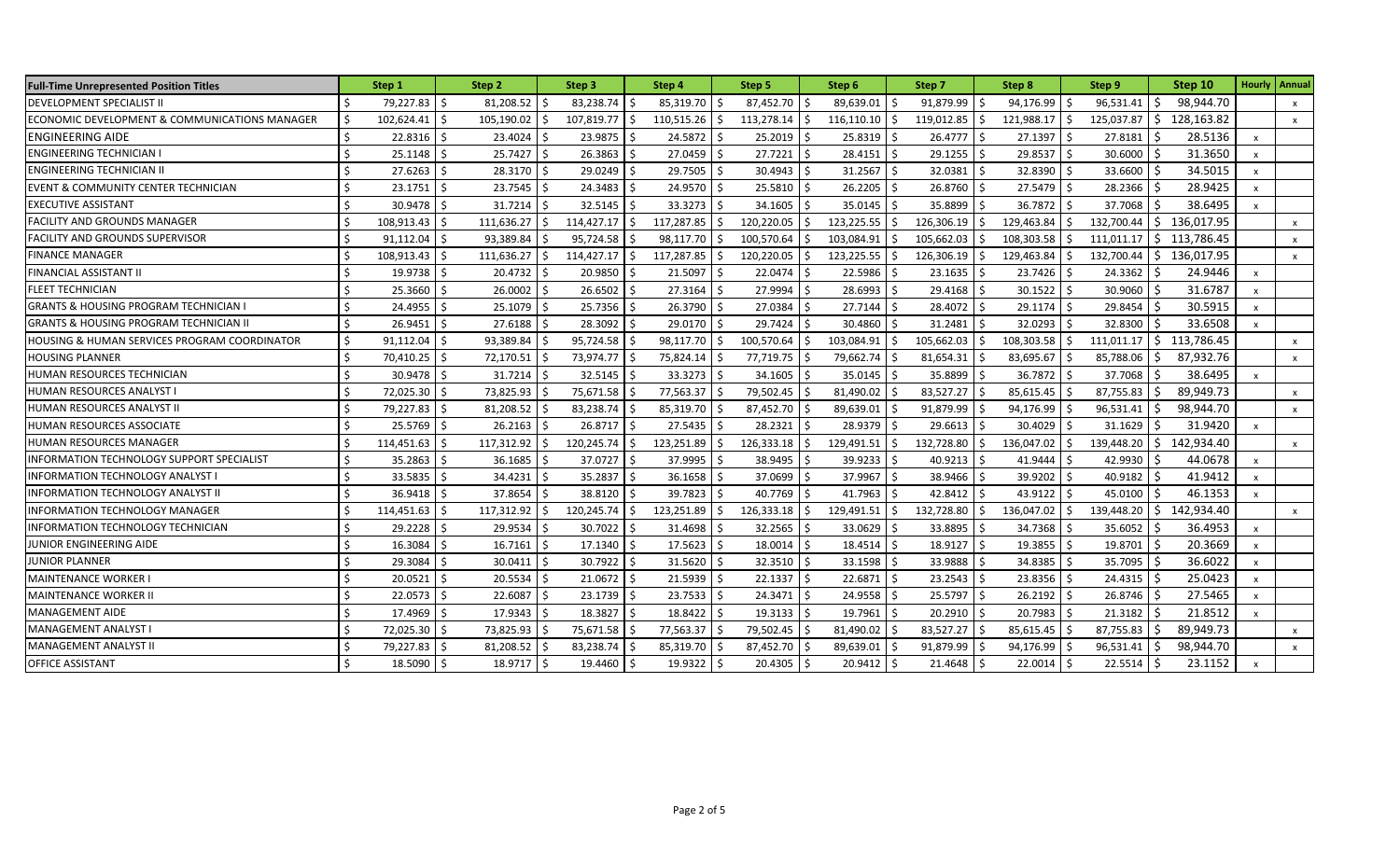| <b>Full-Time Unrepresented Position Titles</b>    | Step 1                          | Step 2            | Step 3             | Step 4             | Step 5                | Step 6           | Step 7           | Step 8           | Step 9                     | Step 10                    |                           | Hourly   Annual           |
|---------------------------------------------------|---------------------------------|-------------------|--------------------|--------------------|-----------------------|------------------|------------------|------------------|----------------------------|----------------------------|---------------------------|---------------------------|
| OPERATIONS MANAGER                                | 108,913.43 \$                   | 111,636.27        | Ŝ.<br>114,427.17   | 117,287.85<br>I\$  | 120,220.05 \$<br>-Ś   | 123,225.55       | 126,306.19<br>Ŝ. | 129,463.84<br>Ŝ. | 132,700.44                 | Ŝ.<br>136,017.95           |                           | $\boldsymbol{\mathsf{x}}$ |
| PAYROLL SPECIALIST                                | Ŝ.<br>34.6276                   | l \$<br>35.4933   | 36.3806<br>Ŝ.      | 37.2901<br>-S      | 38.2224 \$<br>-S      | 39.1779          | Š.<br>40.1574    | Ŝ.               | 42.1903<br>41.1613         | 43.2451                    | $\mathsf{x}$              |                           |
| PAYROLL TECHNICIAN                                | Ŝ.<br>28.1345                   | 28.8378           | 29.5588<br>S.      | 30.2977            | 31.0552<br>-S         | 31.8316          | 32.6274          |                  | 33.4430<br>34.2791         | 35.1361                    | $\mathsf{x}$              |                           |
| PLANNING MANAGER                                  | Ŝ.<br>108,913.43                | 111,636.27        | Ŝ.<br>114,427.17   | 117,287.85<br>I\$  | 120,220.05<br>Ś       | 123,225.55<br>Ŝ. | 126,306.19       | 129,463.84<br>ς. | 132,700.44                 | Ŝ.<br>136,017.95           |                           | $\mathsf{x}$              |
| PLANNING TECHNICIAN                               | 25.1558<br>$\zeta$              | 25.7847           | 26.4294            | 27.0901            | 27.7673               | 28.4615          | 29.1731          |                  | 29.9024<br>30.6500         | 31.4162                    | $\mathsf{x}$              |                           |
| POLICE COMMANDER                                  | 138,142.59                      | 141,596.16        | 145,136.06         | 148,764.46         | 152,483.58            | 156,295.67       | 160,203.06       | 164,208.13       | 168,313.34                 | 172,521.17<br>Ŝ.           |                           | $\mathsf{x}$              |
| POLICE COMMUNICATIONS SUPERVISOR                  | $\mathsf{\hat{S}}$<br>81,005.80 | 83,030.94         | 85,106.72<br>-Ś    | 87,234.38          | 89,415.24             | 91,650.62        | 93,941.89        | 96,290.44        | 98,697.70                  | 101,165.14<br>\$           |                           | $\mathsf{x}$              |
| POLICE LIEUTENANT                                 | Ŝ.<br>118,316.39                | 121,274.30        | 124,306.16<br>-S   | 127,413.81<br>-S   | 130,599.16<br>S       | 133,864.14<br>-S | 137,210.74<br>S  | 140,641.01<br>Ŝ. | 144,157.03                 | 147,760.96<br>S.           |                           | $\mathsf{x}$              |
| POLICE OFFICER RECRUIT                            | Ŝ.<br>34.5926                   | 34.5926<br>l S    | 34.5926<br>Ŝ.      | 34.5926<br>- Ś     | 34.5926 \$<br>l Ś     | 34.5926          | 34.5926          |                  | 34.5926<br>34.5926         | 34.5926                    | $\mathbf{x}$              |                           |
| POLICE SERGEANT                                   | 43.0866<br>Ŝ.                   | 44.1637           | 45.2678<br>-Ś      | 46.3995<br>-S      | 47.5595               | 48.7485          | 49.9672          |                  | 51.2164<br>52.4968         | 53.8092                    | $\mathsf{x}$              |                           |
| POLICE SERVICES MANAGER                           | Ŝ.<br>96,593.58 \$              | 99,008.42         | 101,483.63<br>-Ś   | 104,020.72<br>-S   | $106,621.23$ \$<br>-S | 109,286.77       | 112,018.93<br>Ŝ. | 114,819.41       | 117,689.89                 | 120,632.14<br>Ŝ.           |                           | $\mathsf{x}$              |
| POLICE SERVICES SUPERVISOR                        | Ŝ.<br>81,005.80                 | 83,030.94         | 85,106.72          | 87,234.38          | 89,415.24             | 91,650.62        | 93,941.89        | 96,290.44        | 98,697.70                  | Ŝ.<br>101,165.14           |                           | $\times$                  |
| PRINCIPAL ACCOUNTANT-AUDITOR                      | Ŝ.<br>104,046.99 \$             | 106,648.16        | 109,314.37<br>S.   | 112,047.23<br>IS.  | 114,848.41            | 117,719.62       | 120,662.61       | 123,679.17       | 126,771.15                 | S.<br>129,940.43           |                           | $\boldsymbol{\mathsf{x}}$ |
| PRINCIPAL CIVIL ENGINEER                          | $\zeta$<br>108,878.46           | 111,600.42<br>l ś | 114,390.43<br>-Ś   | 117,250.20<br>- \$ | 120,181.45            | 123,185.99       | 126,265.64       | 129,422.28       | 132,657.83                 | \$135,974.28               |                           | $\boldsymbol{\mathsf{x}}$ |
| PRINCIPAL INFORMATION TECHNOLOGY ANALYST          | 104,046.99                      | 106,648.16        | 109,314.37         | 112,047.23         | 114,848.41            | 117,719.62       | 120,662.61       | 123,679.17       | 126,771.15                 | 129,940.43<br>$\mathsf{S}$ |                           | $\mathsf{x}$              |
| PROGRAM ANALYST                                   | $\zeta$<br>33.5835              | 34.4231           | 35.2837            | 36.1658            | 37.0699               | 37.9967          | 38.9466          |                  | 40.9182<br>39.9202         | 41.9412                    | $\mathsf{x}$              |                           |
| PROGRAM ASSISTANT                                 | $\mathsf{\hat{S}}$<br>20.3599   | 20.8689           | 21.3906            | 21.9254            | 22.4735               | 23.0353          | 23.6112          |                  | 24.2015<br>24.8065         | 25.4267                    | $\mathsf{x}$              |                           |
| RECEPTIONIST                                      | Ŝ.<br>15.4242                   | 15.8098<br>l S    | 16.2050<br>S.      | 16.6102<br>-S      | 17.0254               | 17.4511          | 17.8873          | -Ś               | 18.3345<br>18.7929         | 19.2627                    | $\mathbf{x}$              |                           |
| SENIOR ACCOUNTANT-AUDITOR                         | Ŝ.<br>95,667.60                 | 98,059.29         | 100,510.77         | 103,023.54<br>-Ś   | 105,599.13<br>.S      | 108,239.11<br>-Ś | 110,945.08<br>Š. | 113,718.71       | 116,561.68                 | 119,475.72<br>$\sim$ 5     |                           | $\mathsf{x}$              |
| SENIOR BUILDING INSPECTOR                         | 36.5000 \$<br>Ŝ.                | 37.4125           | 38.3478 \$<br>Ŝ.   | 39.3065 \$         | 40.2892 \$            | 41.2964          | 42.3288          |                  | 43.3870<br>44.4717         | 45.5835                    | $\mathsf{x}$              |                           |
| SENIOR CIVIL/TRAFFIC ENGINEER                     | Ŝ.<br>98,980.35                 | 101,454.86        | 103,991.24<br>-Ś   | 106,591.02<br>-Ś   | 109,255.79<br>Ŝ       | 111,987.19       | 114,786.87<br>Ś  | 117,656.54       | 120,597.95                 | Ŝ.<br>123,612.90           |                           | $\mathsf{x}$              |
| SENIOR INFORMATION TECHNOLOGY TECHNICIAN          | Ŝ.<br>33.6060                   | 34.4462           | 35.3073<br>-Ś      | 36.1900            | 37.0947               | 38.0221          | 38.9727          |                  | 39.9470<br>40.9457         | 41.9693                    | $\boldsymbol{\mathsf{x}}$ |                           |
| SENIOR MAINTENANCE WORKER                         | Ŝ.<br>25.3660                   | 26.0002           | 26.6502<br>Ŝ.      | 27.3164<br>l \$    | 27.9994<br>-S         | 28.6993          | 29.4168          |                  | 30.1522<br>30.9060         | 31.6787                    | $\boldsymbol{\mathsf{x}}$ |                           |
| SENIOR MANAGEMENT ANALYST                         | 91,112.04                       | 93,389.84         | 95,724.58          | 98,117.70          | 100,570.64            | 103,084.91       | 105,662.03       | 108,303.58       | 111,011.17                 | Ŝ.<br>113,786.45           |                           | $\mathsf{x}$              |
| SENIOR OFFICE ASSISTANT                           | Ŝ.<br>20.3599 \$                | 20.8689           | 21.3906<br>Ŝ.      | 21.9254            | 22.4735 \$            | 23.0353          | 23.6112          |                  | 24.2015<br>24.8065         | 25.4267                    | $\mathsf{x}$              |                           |
| <b>SENIOR PLANNER</b>                             | Ŝ.<br>82,429.29                 | 84,490.02         | 86,602.27<br>-S    | 88,767.33          | 90,986.51             | 93,261.18        | 95,592.71        | 97,982.52        | 100,432.09<br>S            | 102,942.89<br>-Ŝ           |                           | $\mathsf{x}$              |
| SENIOR PLANNING TECHNICIAN                        | Ŝ.<br>27.6714 \$                | 28.3632           | Ŝ.<br>29.0723      | 29.7991<br>I \$    | $30.5441$ \$<br>IS.   | 31.3077 \$       | 32.0904          | I S              | 32.8926<br>33.7149<br>- \$ | 34.5578<br>-S              | $\mathbf{x}$              |                           |
| SENIOR TRAFFIC TECHNICIAN                         | Ŝ.<br>29.8368                   | 30.5827           | S.<br>31.3473      | 32.1310<br>l \$    | 32.9343<br>l Ś        | 33.7576          | 34.6016          | l \$             | 36.3533<br>35.4666         | 37.2621                    | $\mathsf{x}$              |                           |
| SENIOR DATABASE AND APPLICATIONS ANALYST          | $46.7314$ \$<br>Ŝ               | 47.8997           | 49.0972<br>-Ś      | 50.3246<br>-Ś      | 51.5827               | 52.8723          | 54.1941          |                  | 55.5489<br>56.9377         | 58.3611                    | $\mathbf{x}$              |                           |
| STREETS & UTILITIES MAINTENANCE SUPERVISOR        | Ŝ.<br>91,112.04                 | 93,389.84         | 95,724.58<br>-Ś    | 98,117.70          | 100,570.64            | 103,084.91       | 105,662.03       | 108,303.58       | 111.011.17                 | 113,786.45<br>Ŝ.           |                           | $\mathsf{x}$              |
| TRAFFIC & SIGNAL OPERATIONS SUPERVISOR            | $\mathsf{S}$<br>91,112.04       | 93,389.84<br>l Ś  | 95,724.58          | 98,117.70          | 100,570.64            | 103,084.91       | 105,662.03       | 108,303.58       | 111,011.17                 | Ŝ.<br>113,786.45           |                           | X                         |
|                                                   |                                 |                   |                    |                    |                       |                  |                  |                  |                            |                            |                           |                           |
| <b>Citrus Heights Police Officers Association</b> | Step 1                          | Step 2            | Step 3             | Step 4             | Step 5                | Step 6           | Step 7           | Step 8           | Step 9                     | Step 10                    |                           | Hourly   Annual           |
| POLICE OFFICER                                    | 36.3222 \$                      | 37.2303           | \$<br>$38.1611$ \$ | $39.1151$ \$       | 40.0930 \$            | $41.0953$ \$     | 42.1227          | l\$              | 43.1757<br>44.2551<br>\$   | 45.3615<br>.S              | $\mathsf{x}$              |                           |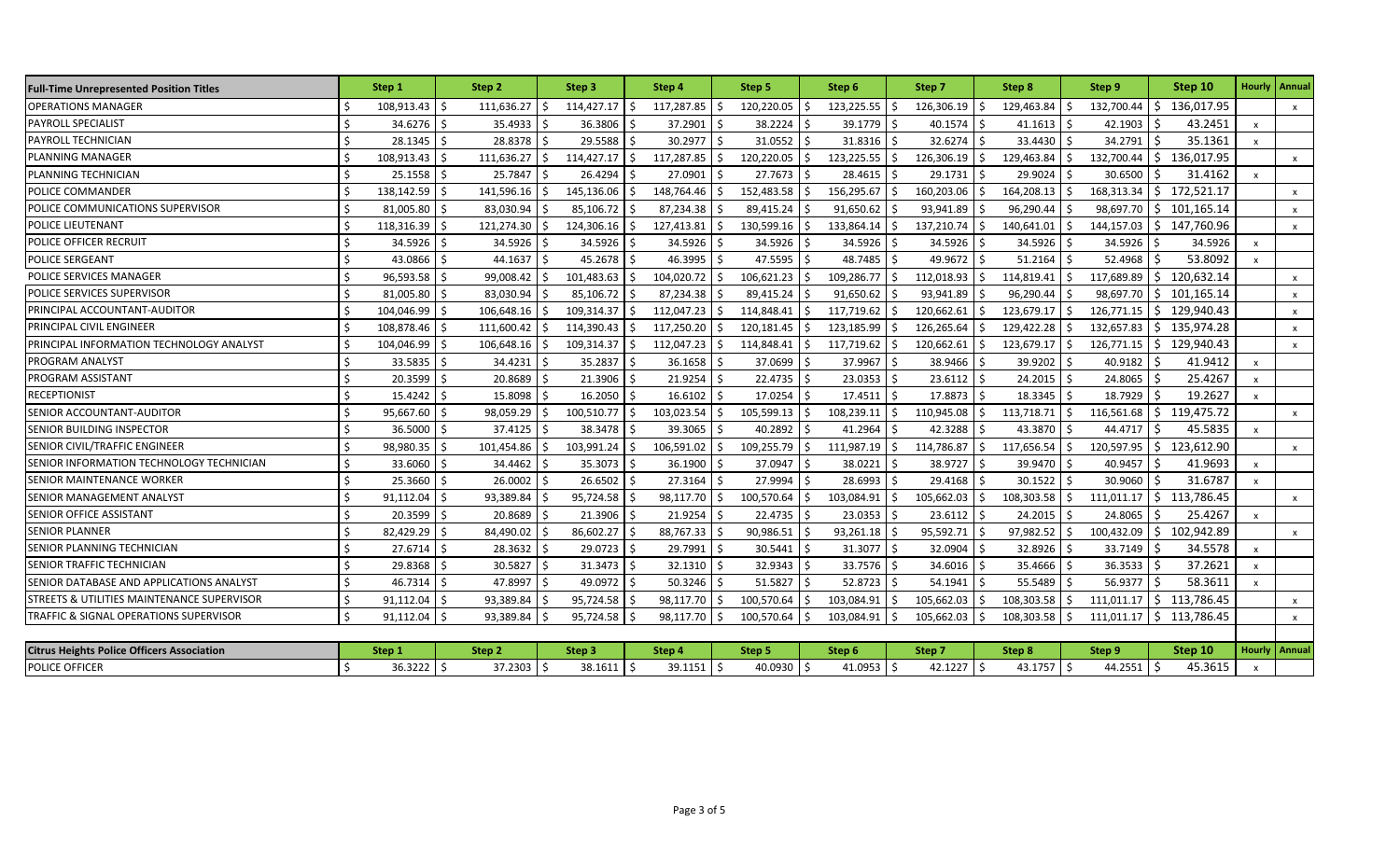| <b>Citrus Heights Police Employees Associatio</b> | Step 1       | Step 2         |      | Step 3                  |  | Step 4                  |    | Step 5       |     | Step 6       |  | Step 7                  |  | Step 8  |    | Step 9  | Step 10 |         | <b>Hourly   Annual</b> |
|---------------------------------------------------|--------------|----------------|------|-------------------------|--|-------------------------|----|--------------|-----|--------------|--|-------------------------|--|---------|----|---------|---------|---------|------------------------|
| ANIMAL SERVICES OFFICER I                         | $26.2424$ \$ | 26.8985        |      | $27.5710$ \$            |  | 28.2602                 |    | 28.9667      | 5 ا | 29.6909      |  | $30.4332$ \$            |  | 31.1940 |    | 31.9739 |         | 32.7732 |                        |
| ANIMAL SERVICES OFFICER II                        | 28.8666 \$   | 29.5882        |      | $30.3279$ \$            |  | 31.0861                 |    | $31.8633$ \$ |     | 32.6599      |  | $33.4764$ \$            |  | 34.3133 |    | 35.1711 |         | 36.0504 |                        |
| <b>CODE ENFORCEMENT OFFICER I</b>                 | $26.2424$ \$ | 26.8985        |      | $27.5710$ \$            |  | 28.2602                 |    | 28.9667      |     | 29.6909      |  | $30.4332$ \$            |  | 31.1940 |    | 31.9739 |         | 32.7732 |                        |
| <b>CODE ENFORCEMENT OFFICER II</b>                | 28.8666      | 29.5882        |      | $30.3279$ \$            |  | 31.0861                 | S. | $31.8633$ \$ |     | 32.6599      |  | 33.4764 \$              |  | 34.3133 |    | 35.1711 |         | 36.0504 |                        |
| <b>CODE ENFORCEMENT TECHNICIAN</b>                | 23.8567      | 24.4532        | l \$ | $25.0645$ \$            |  | 25.6911                 | -S | $26.3334$ \$ |     | 26.9917      |  | $27.6665$ \$            |  | 28.3582 |    | 29.0671 |         | 29.7938 |                        |
| <b>COMMUNITY SERVICES OFFICER I</b>               | $21.8494$ \$ | 22.3956        |      | $22.9555$ \$            |  | $23.5294$ \$            |    | $24.1176$ \$ |     | 24.7206 \$   |  | $25.3386$   \$          |  | 25.9721 |    | 26.6214 |         | 27.2869 |                        |
| <b>COMMUNITY SERVICES OFFICER II</b>              | 24.0344 \$   | 24.6353        |      | $25.2512$ \$            |  | 25.8824                 |    | $26.5295$ \$ |     | 27.1927      |  | $27.8726$ \$            |  | 28.5694 |    | 29.2836 |         | 30.0157 |                        |
| CRIME SCENE / PROPERTY EVIDENCE SPECIALIST        | $26.3832$ \$ | 27.0428        |      | $27.7188$ \$            |  | $28.4118$ \$            |    | $29.1221$ \$ |     | 29.8502      |  | $30.5964$ \$            |  | 31.3613 |    | 32.1454 |         | 32.9490 |                        |
| CRIME SCENE / PROPERTY EVIDENCE SPECIALIST II     | $29.0214$ \$ | $29.7470$ \$   |      | 30.4906 \$              |  | 31.2529                 |    | $32.0342$ \$ |     | $32.8351$ \$ |  | 33.6560 \$              |  | 34.4974 |    | 35.3598 |         | 36.2438 |                        |
| <b>POLICE CRIME ANALYST</b>                       | $31.9237$ \$ | $32.7218$ \$   |      | $33.5398$ \$            |  | $34.3783$ \$            |    | $35.2378$ \$ |     | $36.1187$ \$ |  | 37.0217 \$              |  | 37.9472 |    | 38.8959 |         | 39.8683 |                        |
| <b>POLICE DISPATCH ASSISTANT</b>                  | 20.5792      | 21.0937        |      | $21.6210$ \$            |  | 22.1615                 |    | $22.7156$ \$ |     | 23.2835      |  | $23.8656$ \$            |  | 24.4622 |    | 25.0738 |         | 25.7006 |                        |
| <b>POLICE DISPATCHER I*</b>                       | 28.8109      | 29.5312        |      | $30.2695$ \$            |  | 31.0262                 |    | $31.8019$ \$ |     | 32.5969      |  | $33.4118$ \$            |  | 34.2471 |    | 35.1033 |         | 35.9809 |                        |
| <b>POLICE DISPATCHER II<sup>*</sup></b>           | $31.6921$ \$ | 32.4844        |      | $33.2965$ \$            |  | 34.1289                 |    | $34.9822$ \$ |     | 35.8567      |  | $36.7531$ \$            |  | 37.6720 |    | 38.6138 |         | 39.5791 |                        |
| <b>POLICE RECORDS ASSISTANT I *</b>               | $21.6275$ \$ | 22.1682        |      | 22.7224                 |  | 23.2905                 |    | 23.8727 \$   |     | $24.4695$ \$ |  | $25.0813$ \$            |  | 25.7083 |    | 26.3510 |         | 27.0098 |                        |
| <b>POLICE RECORDS ASSISTANT II *</b>              | $23.7903$ \$ | 24.3850        | ı s  | 24.9947 \$              |  | $25.6195$ $\frac{1}{5}$ |    | 26.2600 \$   |     | $26.9165$ \$ |  | $27.5894$ \$            |  | 28.2792 |    | 28.9861 |         | 29.7108 |                        |
| <b>SENIOR COMMUNITY SERVICES OFFICER</b>          | 27.6395      | 28.3305        |      | $29.0388$ \$            |  | 29.7648                 |    | $30.5089$ \$ |     | $31.2716$ \$ |  | $32.0534$ \$            |  | 32.8547 |    | 33.6761 |         | 34.5180 |                        |
| <b>SENIOR ANIMAL SERVICES OFFICER</b>             | $33.1994$ \$ | 34.0294        |      | 34.8801 \$              |  | 35.7521                 |    | 36.6459 \$   |     | 37.5621      |  | $38.5011$ \$            |  | 39.4637 |    | 40.4502 |         | 41.4615 |                        |
|                                                   |              |                |      |                         |  |                         |    |              |     |              |  |                         |  |         |    |         |         |         |                        |
| SENIOR CRIME SCENE / PROPERTY EVIDENCE SPECIALIST | $31.9237$ \$ | $32.7218$   \$ |      | $33.5398$ $\frac{1}{5}$ |  | 34.3783                 | -S | $35.2378$ \$ |     | 36.1187      |  | $37.0217$ $\frac{2}{5}$ |  | 37.9472 | -S | 38.8959 |         | 39.8683 |                        |
| <b>SENIOR POLICE DISPATCHER *</b>                 | 34.8613      | 35.7328        | l S  | $36.6262$ \$            |  | $37.5418$ \$            |    | 38.4804 \$   |     | 39.4424      |  | $40.4284$ \$            |  | 41.4391 |    | 42.4751 |         | 43.5370 |                        |
| SENIOR POLICE RECORDS ASSISTANT *                 | $26.1693$ \$ | $26.8236$ \$   |      | $27.4941$ \$            |  | $28.1815$ \$            |    | 28.8860 \$   |     | $29.6082$ \$ |  | $30.3484$ \$            |  | 31.1071 |    | 31.8848 |         | 32.6819 |                        |
| <b>SENIOR CODE ENFORCEMENT OFFICER</b>            | $31.7533$ \$ | 32.5471        |      | $33.3608$ \$            |  | 34.1948                 |    | 35.0497 \$   |     | $35.9259$ \$ |  | $36.8241$ \$            |  | 37.7447 |    | 38.6883 |         | 39.6555 |                        |

\*Hourly rate based on 1872 annual hours

**CITY COUNCIL** \$600 per month (as outlined in Government Code § 36516)